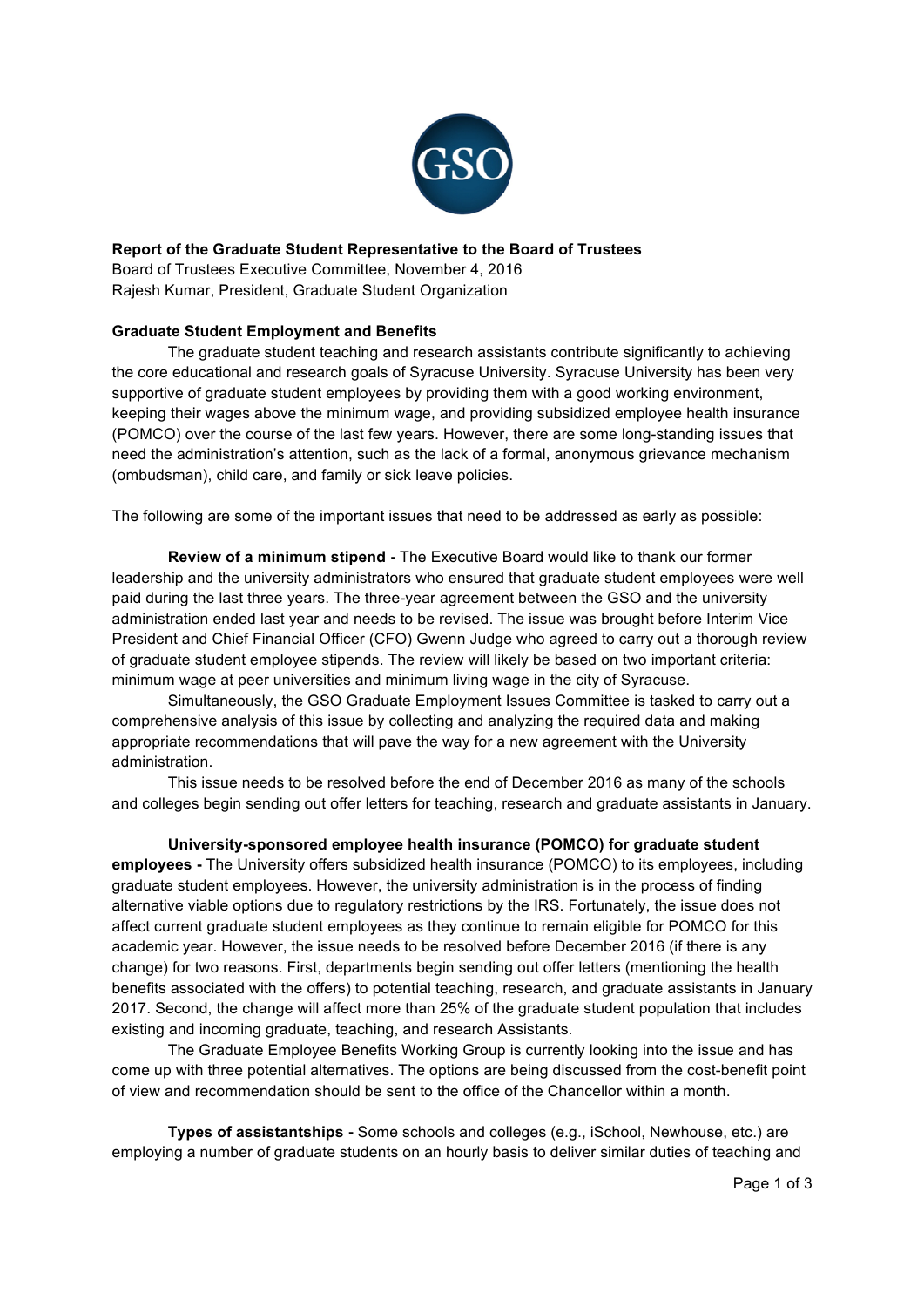research assistants without employment benefits (health insurance, tuition waiver, etc). The former Executive Board did an excellent job taking up the issue with the upper administration, Dean of the Graduate School Peter Vanable, Chief Human Resources Officer Andrew Gordon, and former Director of Budget and Planning (current Interim CFO) Gwenn Judge.

Conversations on this issue started in the beginning of fall 2016 with Dean Vanable and Gwenn Judge. Dean Vanable communicated with the deans of relevant schools and colleges and found that these temporary positions are being created to offer more assistantships to the graduate students. Based on verbal feedback from fellow graduate students, the GSO understands that increasing the number of funded graduate students on campus is well within the best interest of the GSO and graduate student community. However, the GSO believes that the university administration should provide equal treatment to all graduate student employees by making these temporary positions fully funded, rather than hourly, as well as extending the benefits to all of the graduate student workers.

The university administration has promised a thorough review of such temporary arrangements and will attempt to find a long term solution. The GSO is following up with the administration in order to ensure that the review happens in a timely manner.

# **The GSO Committees**

The GSO has a total of eight standing committees and one task force: Academic Resource and Affairs, Diversity, Finance, Graduate Employment Issues, Travel Grant, NAGPS, Outreach, Student Life, and Child Care Task Force. Most of these committees were inactive the past two years. This year more than 70 graduate students have signed up to serve on these committees. The majority of the committees have begun working and have set their agenda items for the whole academic year.

The lack of available data and information from previous years is one of the bottlenecks the committees are currently facing. The GSO is planning to roll out two or three surveys to collect the required data for analysis. Additionally, the GSO is exploring the possibility of enhancing the support (designing and hosting webpages, sharing standard operating practices, forums for discussions and collaborations among) for more than 40 recognized student organizations (RSOs). The GSO president would like to thank GSO Vice President of Internal Affairs Can Aslan for his tremendous effort in putting the committees and task force in place, helping them deciding on their agenda items, and helping them begin work on several important issues of graduate students.

# **GSO Travel Grant Program**

The GSO Travel Grant Program provides funding to graduate students in an effort to defray the costs of attending academic and professional conferences. Travel grants are awarded on the basis of merit and are intended to partially reimburse transportation, lodging, registration, and membership expenses. The GSO Grant Committee makes final decisions concerning all awards. To do so, all applications are graded on a rubric. The committee does not make comments on applications, and will not disclose the details of a specific application's decision. Not all students who complete the application will receive a grant. The maximum cap for each grant was set at \$500 for the 2016-17 academic year by the GSO senate.

During the 2015-16 academic year, a total of 263 travel grant applications were received, of which 230 earned an award. The average award was \$363.41 for a total amount awarded of \$83,583. This year, the GSO senate has allocated \$80,000 to the program and the committee has so far awarded roughly \$19,480.00, which includes applications received between April 15th and September 15th.

## **Review of Career Services for Graduate Students**

The GSO insisted on creating a timeline for the review of career services for graduate students. Chancellor Syverud tasked the Dean of the Graduate School to consult with Provost